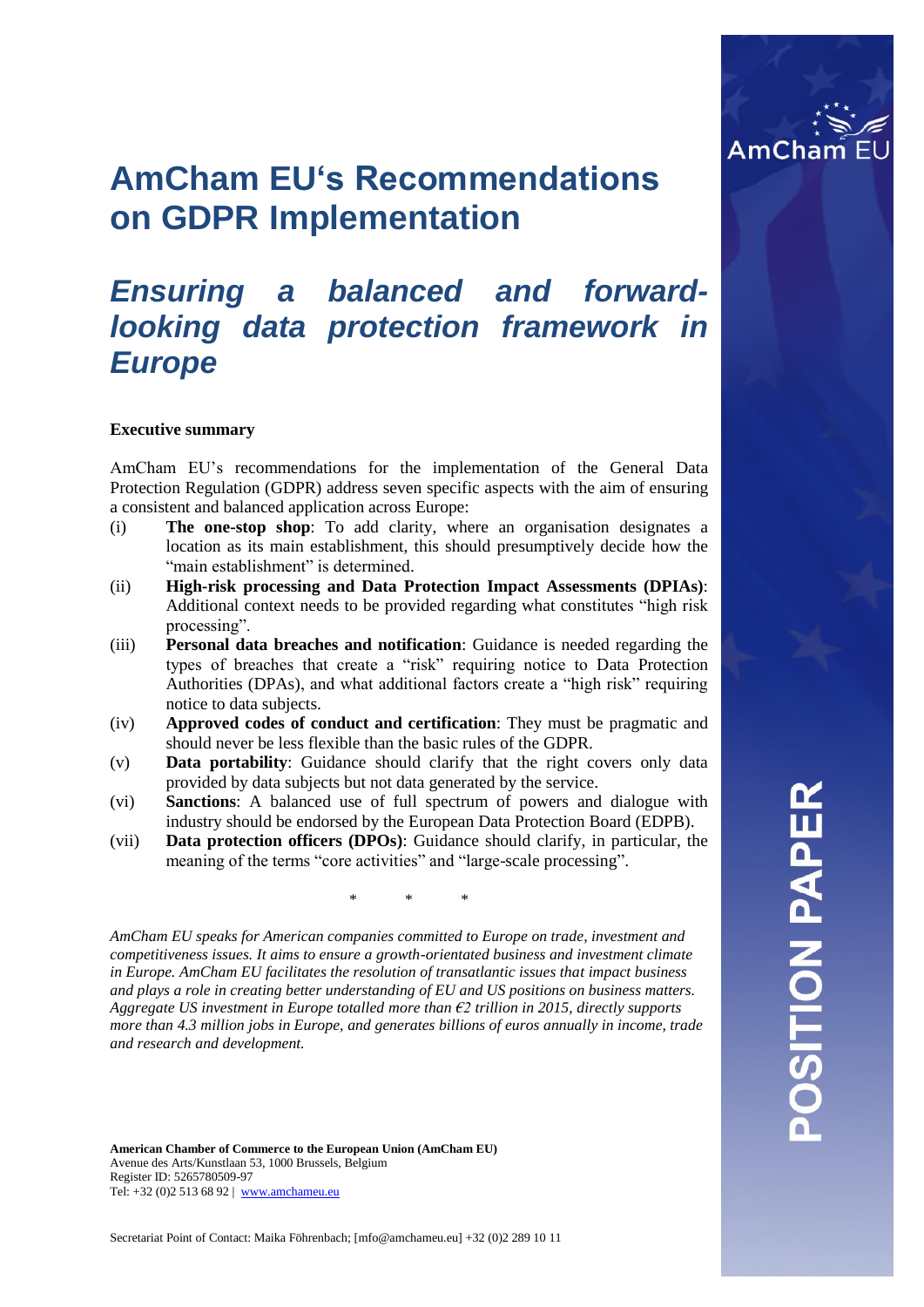

17 January 2017

## **AmCham EU – Implementation of the General Data Protection Regulation (GDPR)**

The American Chamber of Commerce to the European Union (AmCham EU) brings together U.S. companies invested in Europe from a broad range of sectors, including aviation, consumer goods, energy, financial, heavy industry, pharmaceuticals and technology, among others.

With the adoption of the GDPR, the EU recognises the importance of harmonising European data protection laws, in order to facilitate cross-border commerce.

AmCham EU's members take GDPR compliance seriously, and are now working to implement the upcoming rules. In that context, AmCham EU has developed the following recommendations for data protection authorities (DPAs), the European Data Protection Board (EDPB), and Member States to consider as they develop guidance and policies on the GDPR.

Our recommendations address seven specific aspects of the GDPR with the aim ensuring a uniform and balanced application across Europe: (i) the one-stop shop; (ii) high-risk processing / data protection impact assessments (DPIAs); (iii) personal data breaches and notification; (iv) approved codes of conduct and certification; (v) data portability; (vi) sanctions; and (vii) data protection officers (DPOs), four of which (DPIAs, codes of conduct/certification, data portability and DPOs) have already been the subject of the first FabLab of July 2016.

#### **General Comment**

When formulating guidance and rules on these and other issues, we encourage regulators to consult regularly and work closely with stakeholders, including industry. In this context, we would also like to understand how the WP29 plans to engage with stakeholders throughout the implementation process. This should be a formalised process to allow for all stakeholders to engage their experts and provide expertise. Here a timeline for a consultation would be helpful.

#### **Specific Recommendations (without order of priority)**

#### *One-Stop Shop*

- The GDPR's one-stop shop mechanism is intended to encourage cross-border data flows and simplify compliance obligations. But there is still a significant lack of certainty as to how the "main establishment" is determined, especially in complex cases. To add clarity, where an organisation designates a location as its main establishment, this should presumptively decide the issue, unless it is clearly contrary to facts on the ground (or the test in the GDPR).
- The urgency procedure, which enables local DPAs to intervene in lead DPA scrutiny, also needs to be carefully circumscribed, in order to prevent conflicts between DPAs and to help preserve the value of the one-stop shop concept. Specifically, the "exceptional circumstances" considered to trigger the urgency procedure should truly be "exceptional", meaning there is a significant and possibly irreparable infringement of data subjects' rights and freedoms pursuant to the GDPR.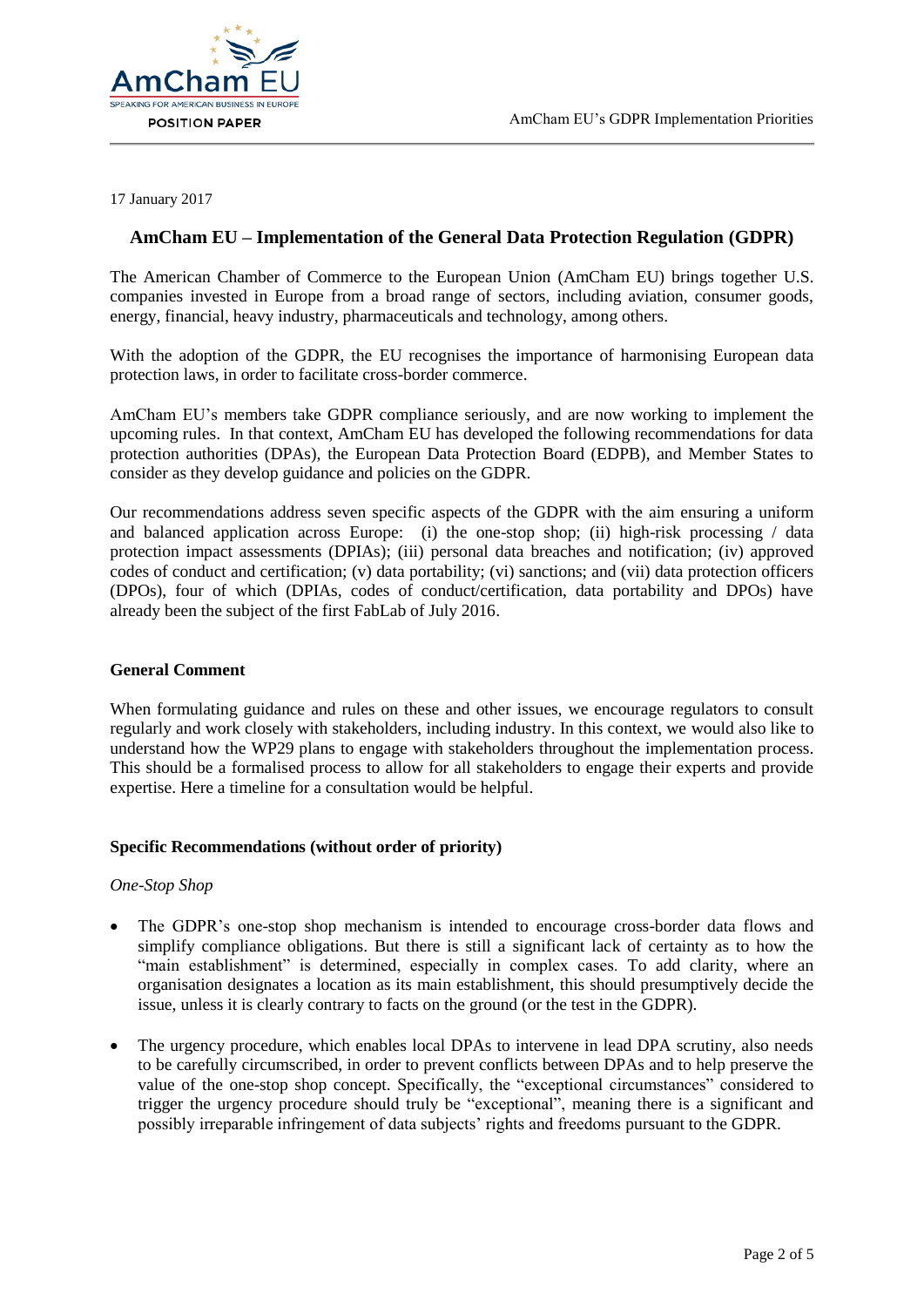

#### *Data Protection Impact Assessments (DPIAs) and High-Risk Processing*

- The protections in the GDPR for "high risk processing," and the DPIA procedure, both have the potential to significantly benefit data subjects – but both also risk creating disproportionate administrative burdens if guidance about these measures lack pragmatism.
- As a first step, there should be additional context provided regarding what constitutes "high risk processing," for example through factors or criteria that data controllers can take into account when conducting their internal assessments. These criteria should be based on evidence that relevant processing carries a risk of serious and irreparable harm.
- In addition, when considering risk, DPAs should bear in mind that the GDPR subjects *all*  controllers, whether engaging in high risk processing or not, to significant supervision, duties to put in place appropriate data protection measures and follow privacy by design and default principles, with harsh penalties for breaches. These protections limit the scenarios where there will be a genuine and proportionate need for the additional protections reserved for "high risk" situations.
- To further reduce uncertainty, routine business operations should generally be whitelisted as not being "high risk".
- In terms of how DPIAs are done, organisations should be permitted to carry out DPIAs with flexibility. DPAs should avoid specifying DPIA content, format, frequency, etc. (beyond what is already in the GDPR); instead, businesses need to remain free to exercise their judgment to match the context of the processing. This reflects the "accountability" principle that is an underlying principle of the GDPR as a whole (see article 5).
- The "prior consultation" process should be required only where strictly relevant, and should be implemented in a manner that minimises disproportionate disruption to business. The Regulation is clear that prior consultation is only triggered when the data controller determines a particular type of processing qualifies as high risk, but is unable to mitigate these risks to data subjects.
- We look forward to guidance from DPAs and the future EDPB on a number of key issues on this procedure, in particular including our views that: (i) a DPA should clearly advise when a procedure is over; (ii) only the lead DPA should be consulted when processing has a multinational scope, and (iv) prior consultation eliminates the need for an urgent consultation process (e.g. for small, one-off but potentially high-risk and time-critical processing operations).

#### *Personal data breaches and notification*

- GDPR requires notice to DPAs of a data breach "without undue delay," unless the breach is "unlikely to result in a *risk* to the rights and freedoms of individuals" and notice to data subjects where a breach is likely to result in a "high risk" to their rights and freedoms. Notification is not required if the data is secure (e.g., encrypted) or if the risk has been mitigated.
- Guidance is therefore needed regarding the types of breaches that create a "risk" requiring notice to DPAs, and what additional factors create a "high risk" requiring notice to data subjects. Without more objective standards, data subjects could receive notices so frequently that they become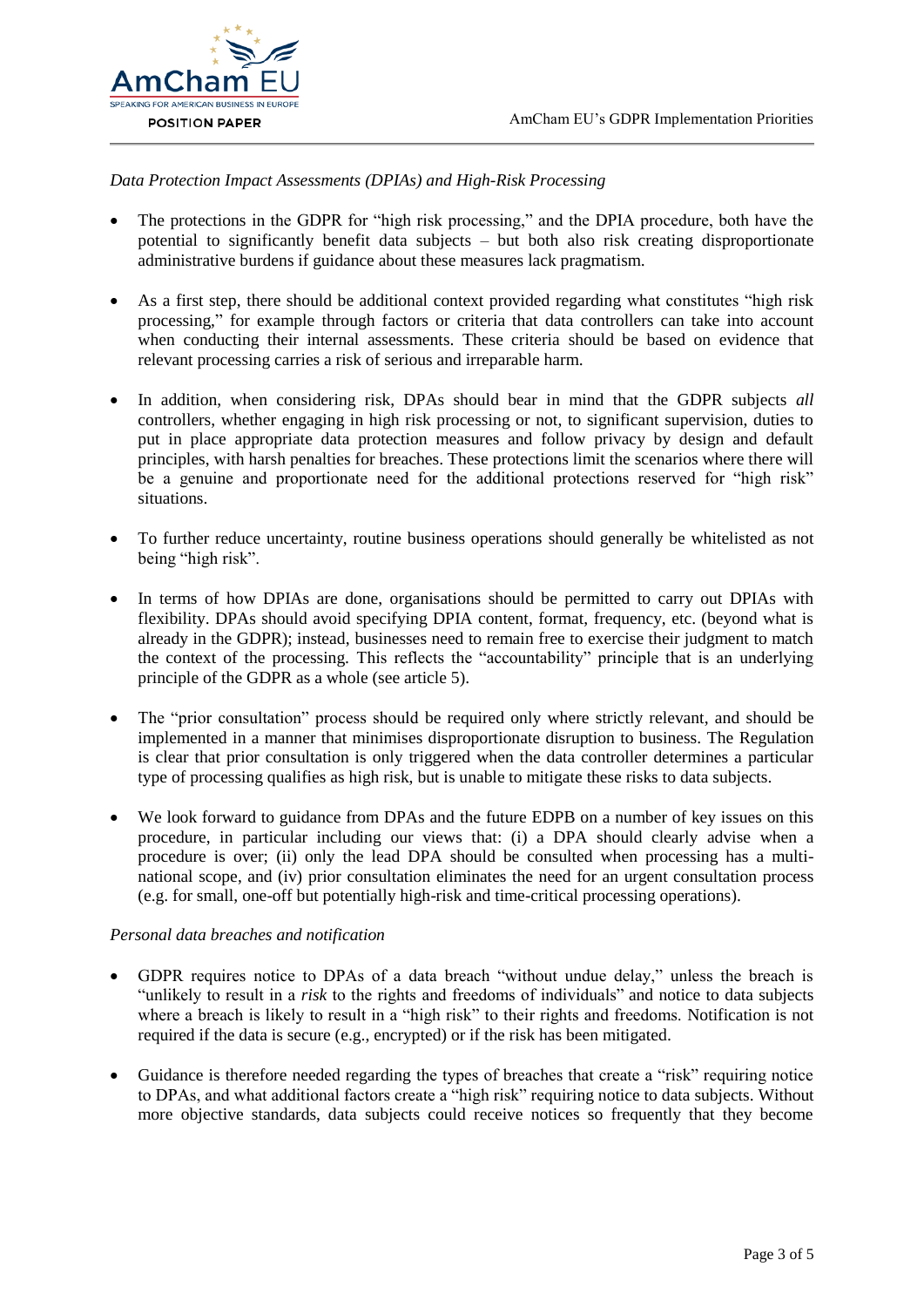

unable to distinguish between those that reflect significant risk and those that reflect minimal or no risk, rendering notices ineffective.

- We suggest that guidance should include at least the following factors: (i) nature and extent of the Personal information (PI) involved, including the types of identifiers and the likelihood of reidentification; (ii) the unauthorised person who used the PI or to whom the disclosure was made; (iii) whether the PI was viewed or acquired, (iv) the extent to which the risk to the PI has been mitigated.
- In addition, guidance is needed on which DPA needs to be notified of the breach in cases where a breach involves several Member States.
- Finally, guidance is needed for recordkeeping requirements particularly where little or no risk is likely to arise from the breach.

#### *Approved Codes of Conduct and Certification*

- Well-designed codes and certifications have the potential to set high standards of practice across industries.
- At the same time, codes / certification schemes must be pragmatic and flexible. Compliance with such schemes should also be affordable, in order to encourage industry to embrace them. They should set out examples of approved ways of complying with requirements, but should avoid highly granular criteria and should not favour certain business models over others.
- The negotiation procedure mechanism should allow for fluid interaction between the representatives of the code and the EDPB rapporteur as opposed to a static written procedure. In the case of the Data Protection Code of Conduct for Cloud Service Providers, it would have helped for a more timely adoption.
- Codes / certifications should also interoperate, wherever possible, with international practice, to prevent market fragmentation and avoid divergences among global privacy and security practices.
- Once a code / certification is approved, DPAs, the EDPB and the Commission should work together to incentivise adoption. However, codes and certifications should always remain voluntary.

#### *Data Portability*

- The right of data portability should help to enable the free flow of data across the EU. However, as the right of data portability is new, guidance will be helpful. Such guidance should clarify that the right covers only data provided by data subjects – for example, data filled in by the data subject in data entry fields like their name or address – but not data generated by the service, such as metadata about the use of a service, telemetry data about the operation of the service in general, or data that is inferred about a data subject by the company.
- Guidance should also clarify that "technical feasibility" excludes scenarios where new systems or capabilities would need to be built in order to enable direct exchange. Likewise, to enable companies to begin developing compliance procedures and capabilities, AmCham would welcome